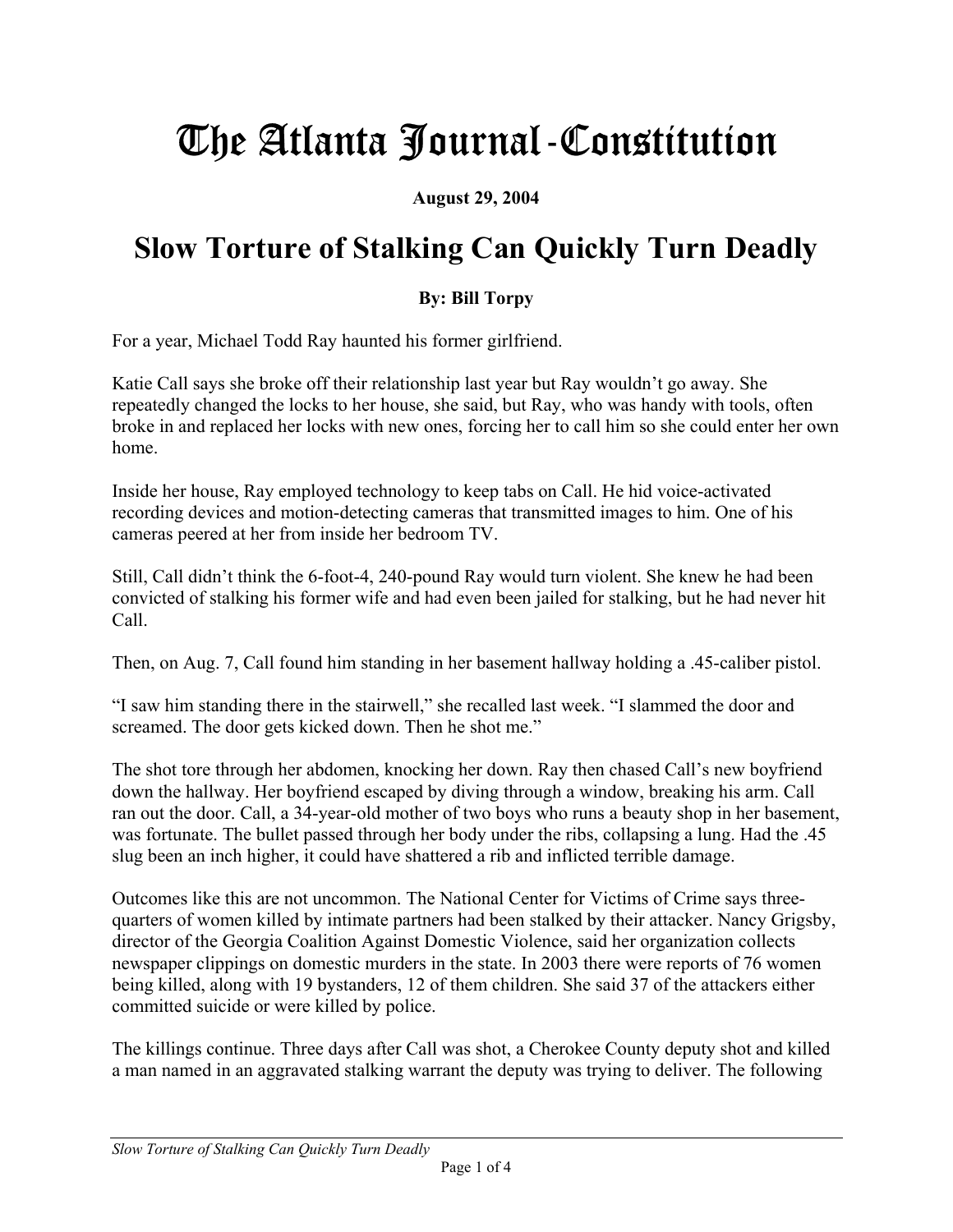week, a Macon man with a history of domestic violence shot his former girlfriend before killing himself.

When he showed up at Call's house that August morning, Ray was on probation for a 2000 felony conviction for aggravated stalking. Ray was released from jail just a month before shooting Call. He had served just 2 1/2 months of a one-year jail sentence after his probation was revoked for stalking Call. In the past four years, Ray had been repeatedly scolded by judges, sent to jail and at least once ordered to get therapy. But still he stalked – three different women.

Sometime during a 14-hour standoff with deputies that followed, Ray shot himself under the chin. He remains under heavy guard at Grady Memorial Hospital awaiting numerous charges when he recovers.

## An ugly pattern

For every Katie Call whose case explodes into public view, scores of other stalking victims live in quiet terror. Courts are doing better at identifying batterers and stalkers, domestic violence experts say. But it is still a difficult problem to address, said Paulding County Superior Court Judge W.A. Foster, who issued a temporary restraining order against Ray five days before Call was shot.

"We do maybe six, eight, 10 of these a week; often you don't have a clue [as to the circumstances of the case]," said Foster. "You never know when someone will go off the deep end"

Foster noted that the one-year sentence imposed on Ray by Paulding's other Superior Court judge, Tonney Beavers, was a "pretty good lick."

Ray was sentenced to a year, to serve six months, but he got out of jail early, Paulding sheriff's Capt. Tom Murphy said, because of a new state law that awards county jail inmates serving as "outdoor trusties" four days' credit for each day served. Violent offenders do not qualify. Although Ray's 2000 aggravated stalking conviction was serious, he said, it was viewed as a nonviolent offense.

Grigsby, the domestic violence director, agrees a year is a fairly serious sentence but wonders why Ray was released after serving less than one-fourth of his sentence. Ray's behavior, she said, was classic "non-overtly violent behavior" that hinted at something darker. "We don't act early enough in such cases," she said.

Paulding officials knew Ray had established an ugly pattern.

#### High tech aids stalkers

In January 2000, Ray's ex-wife filed for divorce after he was charged with driving under the influence of methamphetamine. Two months later, Ray was accused of slapping his 2-year-old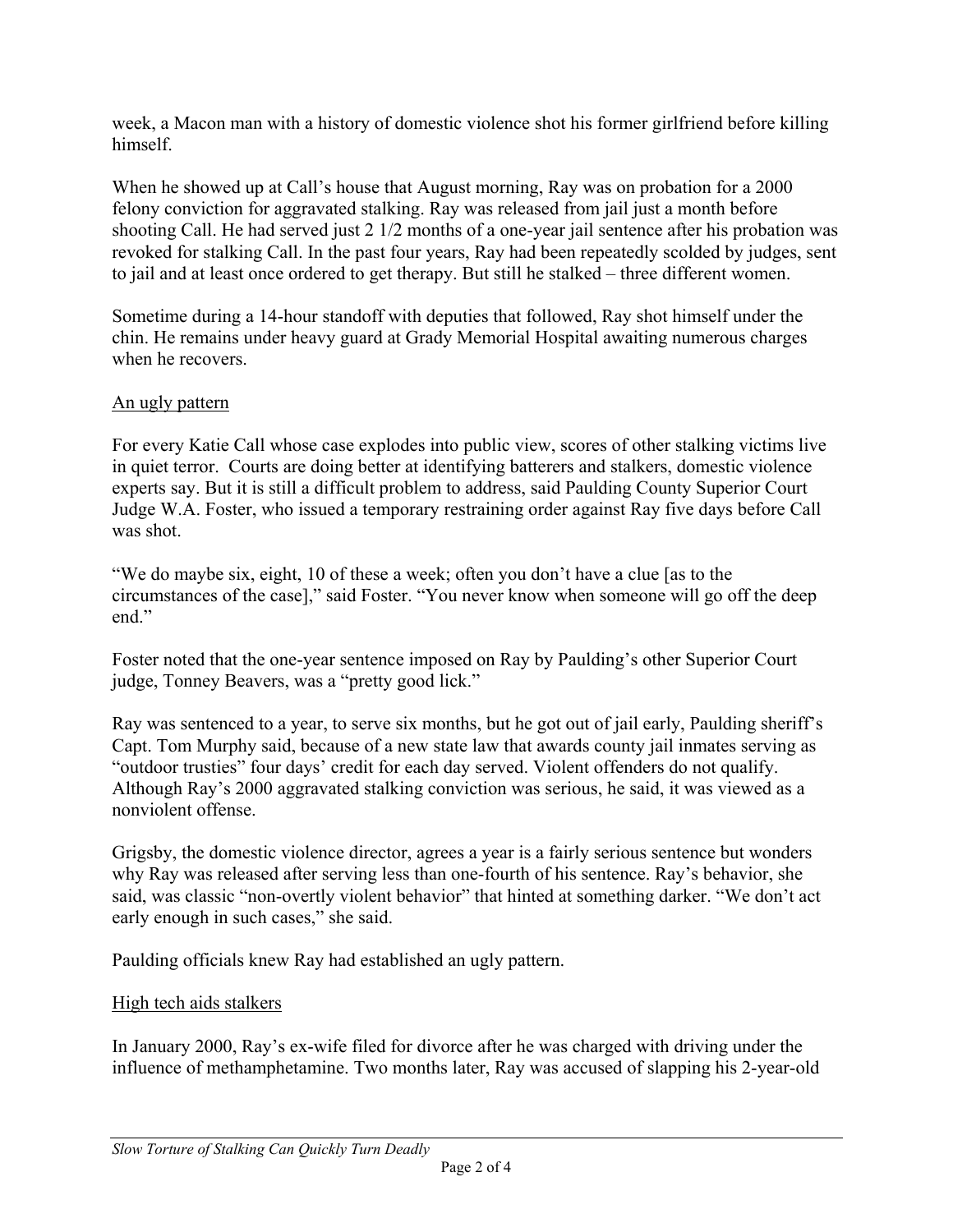son and threatening his ex-wife with a baseball bat. He was put on 10 years' probation after an aggravated stalking conviction.

In 2001 he was arrested for stalking his ex-wife, but his probation was not revoked.

In 2002 he was charged with stalking a second woman and sentenced to six months, to serve three.

In early 2003, Ray started going out with Call, who saw him as a nice guy who had been unlucky in love.

By the summer, she said, she had broken up with him because of his obsessive behavior. He once e-mailed her 800 times in a single month. He seemed to have unlimited time and energy to devote toward Call, even after they broke up.

"He was a computer whiz," Call said. She said he would get in her house and "change the password to my computer and to my cell phone messages. I'd have to call him to get my password."

Rebecca Bukant, executive director of the Georgia Commission on Family Violence, said technological advances had allowed stalkers "to make someone's life a living hell." She said stalkers were attaching global positioning devices to cars and spyware to computers to track where their targets were going, both on the road and on the Internet.

Grigsby said police could fight back with their own technology. They can set up video cameras near a stalking victim's home to prove a stalker has been there.

Call's mother, Marcia Adams, said she had talked to Ray many times during the past year, trying to reason with him. "I never got mad," Adams said. "I'd say, 'Just leave it alone. Get on with your life.' He'd say, 'I know.'"

But he didn't stay away. Police were called to Call's home at least six times because of Ray. On April 19, Paulding deputies patrolling near Call's home arrested Ray when they found him hiding under the back deck at her home. He had drilled a hole in the home's siding and had bottle rockets with him.

#### Judge had foreboding

During a probation revocation hearing June 1, Judge Beavers expressed concern about Ray, according to a transcript.

"I just don't understand," Beavers said. "When the women tell him to stay away from them, he continues to go on."

Ray had "control issues," his attorney, Jason Shwiller, told the judge. "He doesn't break up well," Shwiller said. "He needs help."